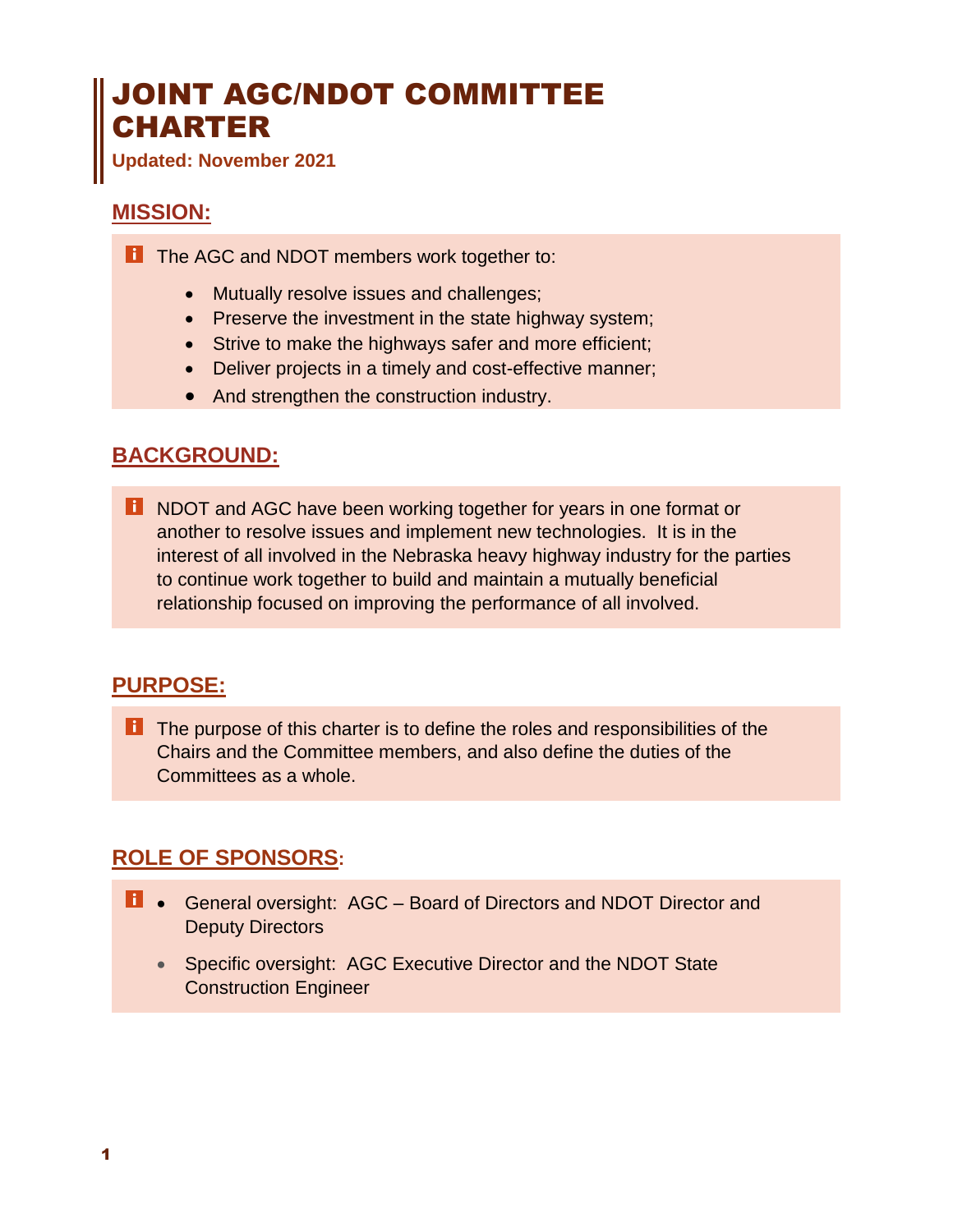# **MAKEUP OF THE COMMITTEES:**

#### **Fi** • AGC

- o AGC Chair will be approved by the AGC Board of Directors
- o The AGC Chair will appoint four (4) Committee members from the membership of the AGC.
- NDOT
	- $\circ$  Co-Chair will be appointed by the Director from the five (5) committee members from the following divisions:
		- **EXEC** District Construction Engineer
		- **EXEC** Assistant District Construction Engineer
		- Construction Division
		- Two (2) members from the appropriate NDOT division
- FHWA
	- o FHWA Members will participate in an advisory role.

# **DUTIES OF THE CHAIR & CO-CHAIRS:**

- **1** Will serve for 2 alternating years
	- Appoint their respective committee members
		- o Communicate their assignments and ensure they understand
	- Establish how the year's work should be accomplished
		- o Appointment of task force when needed
		- o Timing of meetings
		- o Expectations
		- o Deadlines
	- Document action items and assign deadlines
	- Assign and keep track of action items from all meetings
	- Shall work together to develop the agenda and set meeting dates:
		- o Schedule meetings when the AGC liaison can attend
		- o Meetings should be scheduled a year in advance (in addition to the Construction Industry Day meetings)
		- o Work with AGC staff & NDOT Construction Engineer to see what issues need to be addressed
		- o Prepare an agenda & distribute it in advance to committee members (4 weeks in advance is preferable)
		- o Minutes shall be taken; once approved AGC staff will post on the AGC website
	- Present committee work to the Construction Industry Day attendees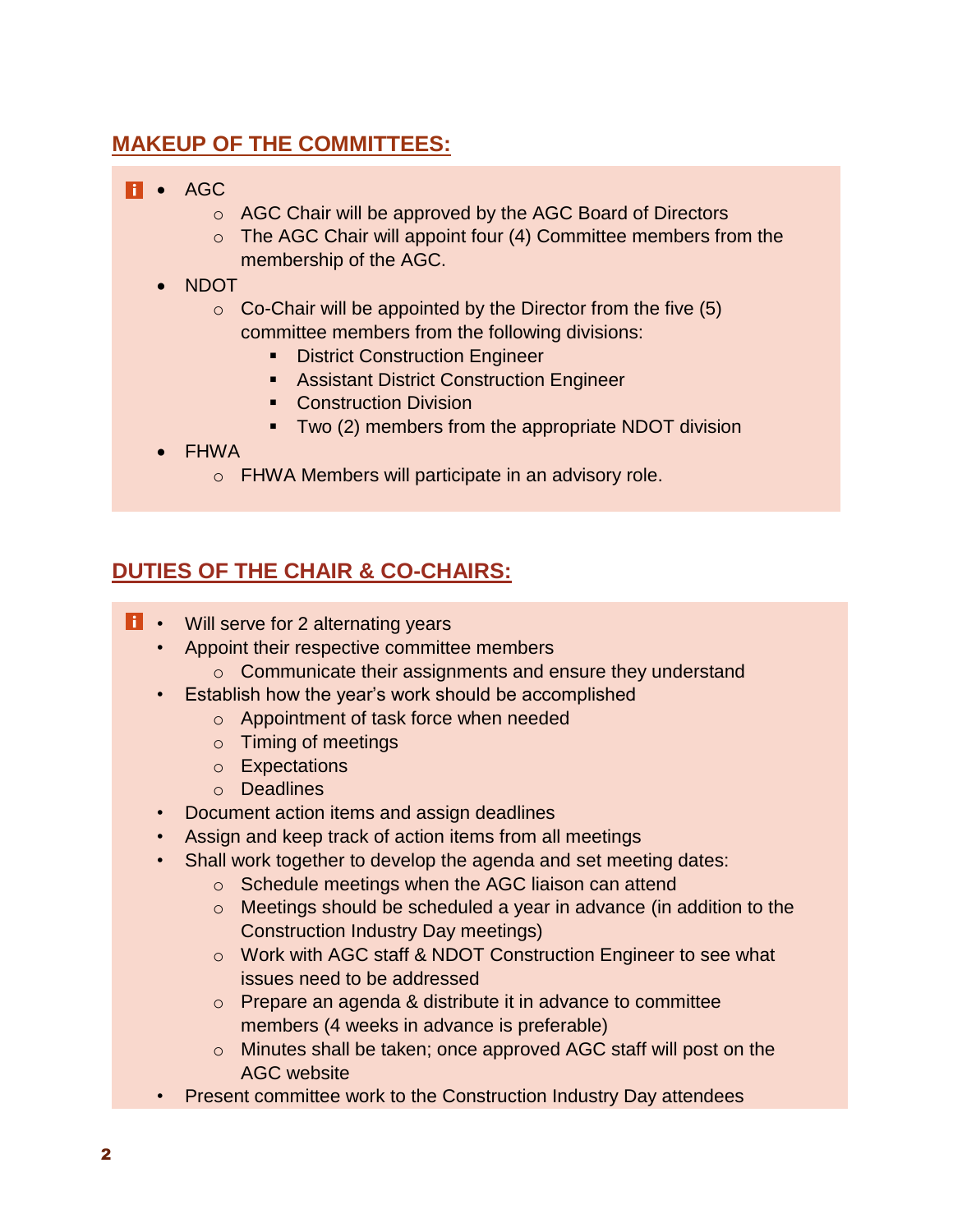- AGC Chair shall report to the membership at the annual AGC meeting
- AGC Chair will stay on one year after the chairman ship is complete
- AGC Chair shall report to the Board of Directors quarterly to report on committee progress
- Joint Committee reports will be presented to the Liaison Committee quarterly.
- AGC Board of Directors approved the six AGC committee chairs to be non-voting members of the board
	- Each will present the committee work/updates to the board of directors (4 quarterly meetings)

# **RESPONSIBILITIES OF COMMITTEE MEMBERS:**

- **1** Be familiar with the objective and activities of the committee
	- Be accountable for your commitment; plan to attend all meetings
	- Understand the policies & procedures that relate to the committee work
	- Prepare yourself prior to meetings
		- o Read previous minutes
		- <sup>o</sup> Review agenda; seek assistance if you have questions
		- <sup>o</sup> Meeting at the Annual Convention with all committee members to discuss what is expected for the upcoming year

# **COMMITTEE PROPOSALS:**

- H If a specification change request is brought to a joint committee, the following steps shall be followed (see change request form):
	- 1. Joint Committee discusses the proposed change and determines the request should be pursued, then the joint committee drafts the proposal, which should include:
		- a. Why is the proposed specification necessary?
		- b. Who does the proposed specification affect?
			- Is there full support from all joint committee members?
		- c. What does the proposed specification change?
		- d. How would the proposed specification affect the industry?
		- e. Are there examples where a similar solution has worked successfully?
	- 2. AGC discusses proposed specification change with AGC Executive Director.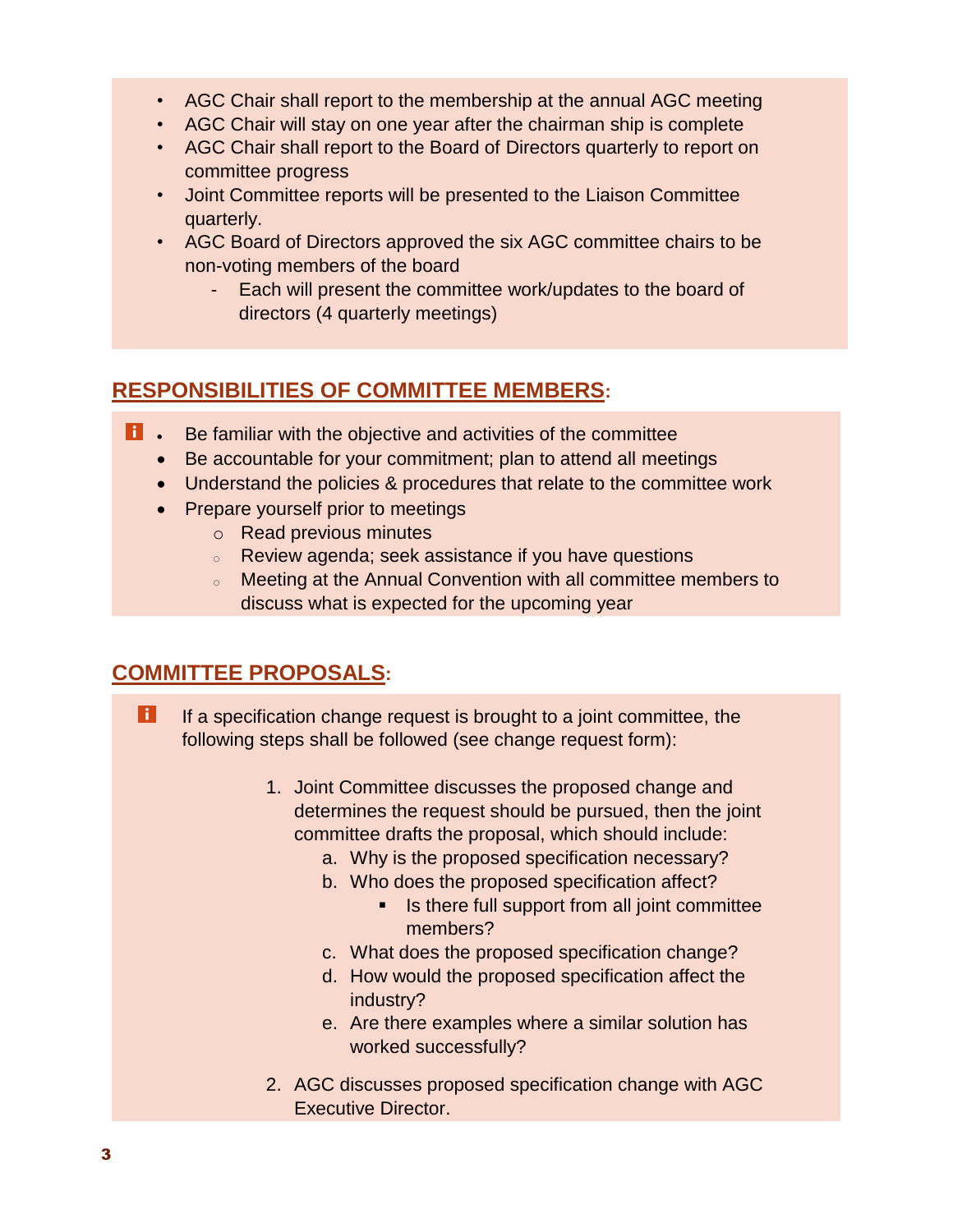- a. AGC Executive Director submits the proposal to the Board of Directors for approval to pursue development of proposal. (NOTE: Joint Committee Chair should be prepared to report to the Board if proposal requires a vote of action.
- b. If AGC Board approves; AGC Executive Director will submit proposal to Construction Division for guidance on specification development.
- 3. NDOT Construction Division drafts special provision with input from:
	- a. AGC/NDOT joint committee members,
	- b. Relevant NDOT Division,
	- c. Other with relevant technical expertise.
- 4. NDOT Construction Division submits draft specification to AGC Executive Director for distribution to membership for comments.
- 5. Comments are reviewed and necessary revisions are incorporated, and draft is submitted to NDOT Spec Review Committee for review.
- 6. Within 2 weeks of AGC and NDOT review; the final draft specification is to be submitted to FHWA for review.
	- a. FHWA review is then submitted to AGC Executive Director to review any changes made by FHWA.

NDOT Construction Division finalizes specification and incorporates into contracts.

#### **RESOURCES:**

H • AGC Staff will serve as joint committee liaisons to: o Provide Administrative support; planning and on-site coordination of committee meetings o Attend and take minutes at meetings, when requested o Coordinate and plan annual Committee Chairs meeting and/or training session o Handle the communication to committee members and maintain a Committee section on the agcne.org website